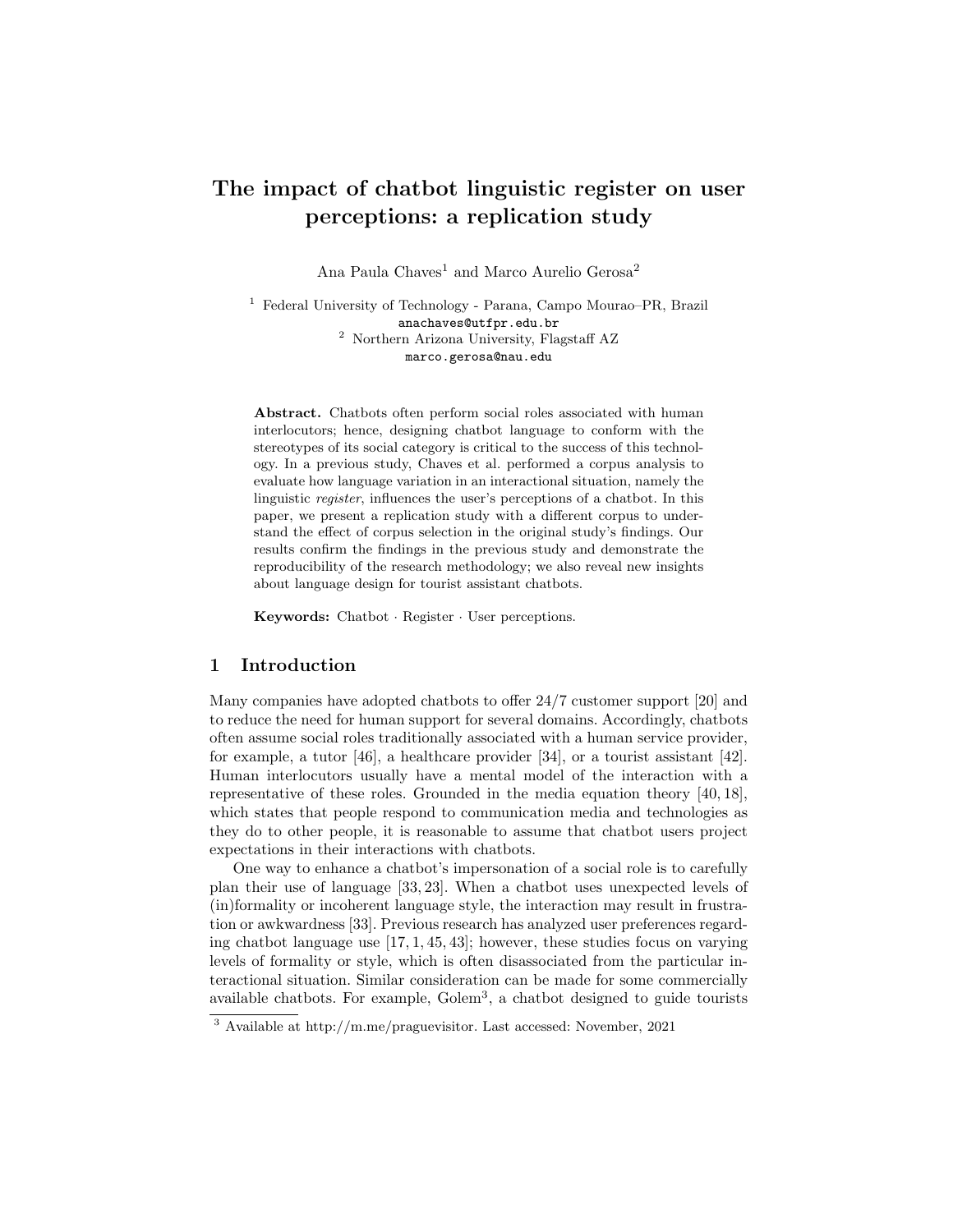through Prague (Czech Republic), utters sentences extracted from an online travel magazine<sup>4</sup> without any adaptation to the new interactional situation.

In sociolinguistics, the concept that defines how humans adapt their language use depending on the interactional situation is called "register" [8, 4]. Register consists of the relationship between the occurrences of core linguistic features in a conversation given the context. For example, the core linguistic features a person uses when writing an email to their supervisor are different from those used when texting a friend due to variation in the situational parameters (e.g., a supervisor vs. a friend; email vs. chat messaging tool). The linguistic features are the grammatical characteristics in the conversation (e.g., nouns, personal pronouns, or passive voices). The context is determined by a set of situational parameters that characterize the interactional situation (e.g., the participants and the relationship between them, channel, production circumstances, topic, and purpose) [8]. Despite being considered as one of the most important predictors of linguistic variation in human-human communication [5], register has not yet been widely explored as a theoretical basis for chatbot language design.

Previous studies [12, 11] explored language variation in the context of tourismrelated interactions. The results confirmed that the core linguistic features vary as the situational parameters vary, resulting in different language patterns. A more recent study identifies whether register influences the user's perceptions of their interaction with chatbots [13], based on a corpus analysis approach. The findings show an association between linguistic features and user perceptions of appropriateness, credibility, and overall user experience, which point to the need to consider register for the design of chatbots.

The study presented by Chaves et al. [13] is grounded on corpus analysis. Although corpus analysis is a powerful approach to detect register characteristics [15], it may also bring a limitation: the nature of the corpus may influence how extreme the study's participants perceived the register differences. For example, if the register of the selected corpus is too far away from the expected language patterns, then the likelihood that participants perceive it as uncanny may increase. Therefore, the question remains whether the conclusion presented in that study is supported if a different corpus is selected.

In this paper, we present a methodological replication study of [13], as we applied the same methods as the original study but used a different corpus of conversations in the tourism domain. Our goal is to investigate the effect of corpus selection on the previous outcomes and demonstrate whether the relations between linguistic features and user perceptions still stand for the new setting. According to [16], replication is a valuable scientific resource as it allows methodological enhancement and improves confidence in the scientific findings.

# 2 Background

Chatbots are disembodied conversational interfaces that interact with users in natural language via a text-based messaging interface [14, 25]. Human-chatbot

<sup>4</sup> https://www.praguevisitor.eu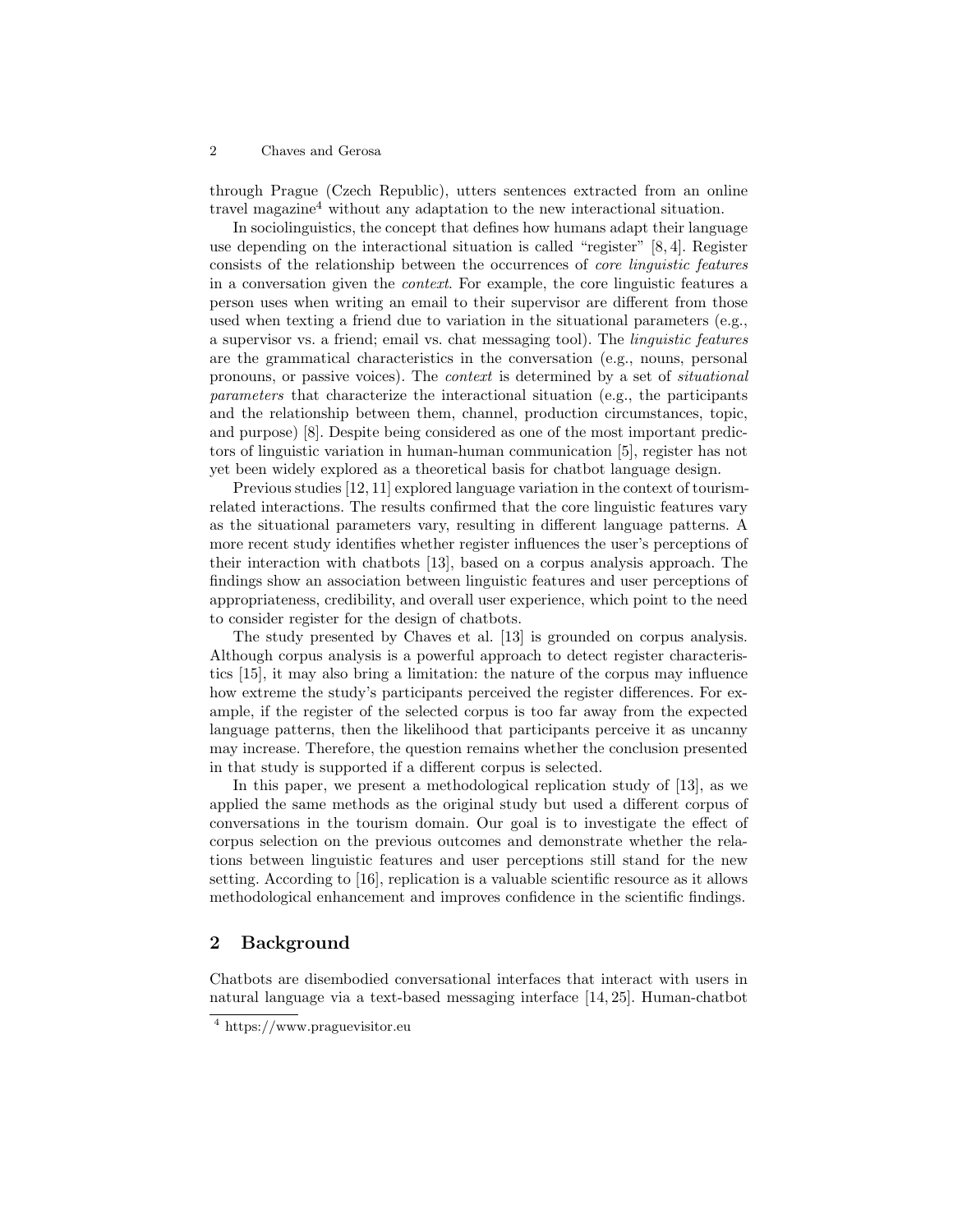interactions are built upon the use of language. Therefore, scholars have put effort into improving chatbot conversational skills on several fronts. Research on natural language generation has heavily focused on ensuring that chatbots produce coherent and grammatically correct responses and on improving functional performance and accuracy (see e.g. [31, 38]). Other studies have focused on comparing how humans adapt their language when interacting with chatbots, for example, by matching with the chatbot vocabulary [30] or with the language style [26]. However, the literature has overlooked how the chatbot should sound.

In the chatbot field, language often complies with the individual characteristics of one intended persona [27, 24], which fits the definition of style [8]. Recent studies have focused on evaluating the effect of language style on the user's perceptions [17, 43, 37, 44, 37], many of them comparing different levels of formality. However, the formality of a chatbot should depend on how much the human interlocutors associate formality to the social category that the chatbot represents. The association between one's language use and the interactional situation goes beyond the scope of language style, inviting designers to account for register.

As introduced in Section 1, the linguistic register consists of the functional association between the occurrences of linguistic features and a given context. Register has not been widely investigated in the context of chatbots, with only a few studies pointing to its relevance [22, 35, 2]. As an effort to introduce the linguistic register as a theoretical basis for chatbot's language design, Chaves et al. [13] performed a study to evaluate how human interlocutors perceive register differences in a chatbot's discourse. The authors concluded that register could work as a tool to define what language pattern is appropriate for a given context, encapsulating the varying language styles that a persona-based chatbot might have. We are not aware of other studies that evaluate the influence of register on user experience with chatbots or the effect of corpus selection on the outcomes of register analysis. Thus, this paper presents a replication study to understand the influence of corpus selection on the study performed by Chaves et al. [13].

## 3 User perceptions of register: the original study

This section summarizes the method applied in [13], which we replicate in this study. In Sections 4 through 7 we detail these steps for the replication study.

Chaves et al. [13] explored the extent to which behavioral aspects of user experience (namely perceived appropriateness, credibility, and user experience) relate to the register a chatbot uses. The authors invited participants to compare excerpts of conversations expressed in two different registers. To isolate the effect of register, the content of the conversation needed to be equivalent, which means using parallel data–natural language texts with the same semantic content, but expressed in different forms [41]. Since this kind of data is rarely available, the study's approach includes the production of parallel corpora. Actual conversations were carefully manipulated to mimic the register characteristics of a different corpus. The research methodology followed the steps outlined below (see [13] for details):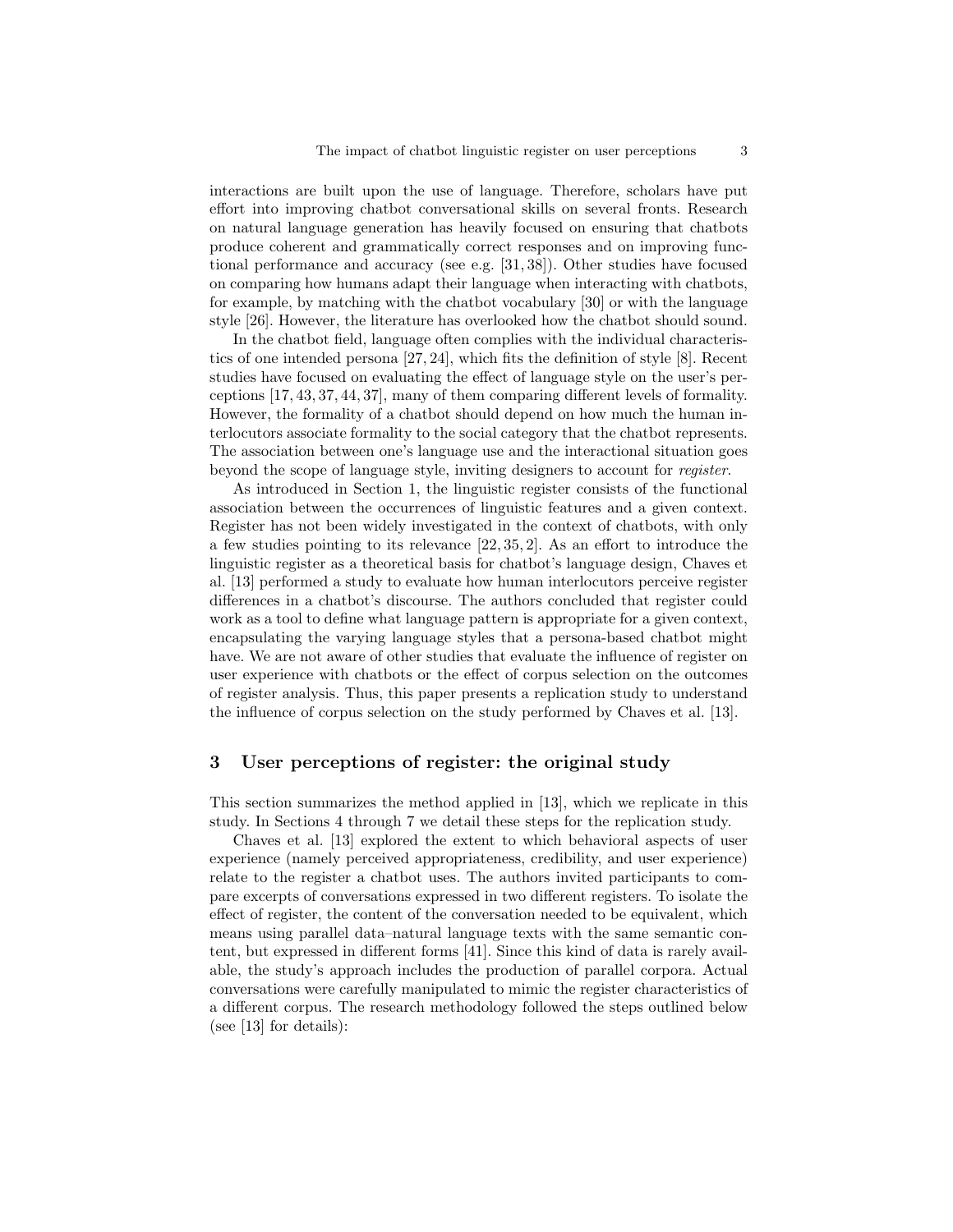**Step 1–Data collection:** the baseline corpus, named  $FLG$ , consists of textbased interactions between three human tourist assistants and tourists from Flagstaff, Arizona, USA. The corpus comprises 144 interactions with about 540 question-answer pairs. A second corpus is used for comparison purposes. In that study, the authors extracted this corpus from a larger one named  $DailyDialog$  [36].

Step 2–Register characterization: this step consists of the characterization of the registers present in each corpus through register analysis [4]. The authors first identified the situation in which the conversations occur and then defined the prevailing linguistic features in each corpus. The analysis relied on information from the Biber's grammatical tagger [6] and the linguistic features were analyzed both individually and aggregated into five dimensions according to the text-linguistic register framework [4].

Step 3–Text modification: this step aims at producing a new, parallel corpus, named  $FLG_{mod}$ . For every answer provided by a tourist assistant in the FLG corpus, the authors produced a corresponding answer that portrays the register characteristics of  $DailyDialog$ . FLG and  $FIG_{mod}$  fulfill the requirement of parallel data for user studies on register differences.

Step 4–The study: finally, the authors performed a user study to evaluate the impact of register on user experience. Participants were presented with individual questions and pairs of answers (from  $FLG$  and  $FLG_{mod}$ ) and, for each, were asked to choose which answer they preferred based on three measures of quality: appropriateness, credibility, and user experience. The analysis included fitting a statistical learning model to identify the linguistic features that best predict the user choices.

All the research materials related to Chaves et al.'s study are available on GitHub [10]. The following sections present how we apply this methodological approach in our replication study.

#### 4 Data collection

In Chaves et.al. [13], the situational parameters of  $DailyDialog$  have a large variability, particularly for the interlocutor's role and relationship among them. For example,  $DailyDialog$  includes conversations between travelers and immigration control personnel, guests and hotel concierge, tourists and tour guides, among many others. For the replication, we want to select a corpus with less variability of situational parameters within the corpus. We chose the  $F$ *rames* [3] dataset, which is a corpus of  $1349$  human-human, text-based interactions<sup>5</sup> within the context of booking travel packages. We followed the situational analytical framework  $[8]$  to identify the situational parameters in comparison to  $FLG$  (Table 1). The purpose of this *situational analysis* is to characterize the interactions using a conversational taxonomy based around seven parameters (Table 1). The variation in the situational parameters between  $F$  rames and  $FLG$  is mainly

<sup>5</sup> Download and more details at https://www.microsoft.com/enus/research/project/frames-dataset/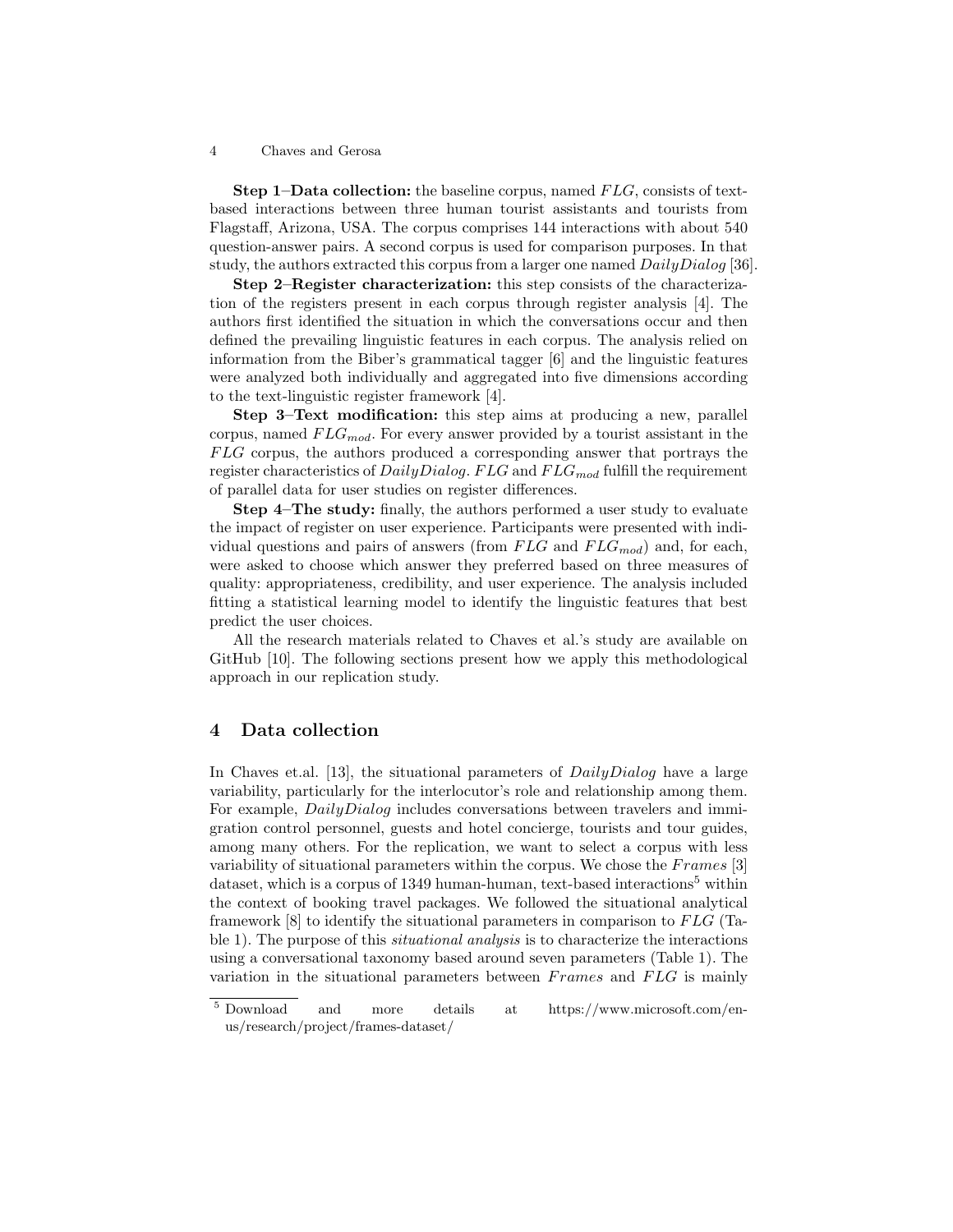in the purpose and topic parameters; Frames focuses on pre-travel decisionmaking, while FLG focuses on en-route information search.

### 5 Register characterization

We characterized the register of the Frames corpus as presented in [13]. In a nutshell, we submitted the conversations from Frames to the Biber's grammatical tagger [6], which tags and counts linguistic features. The features are also aggregated into dimension scores using a factor analysis algorithm [6] to reveal the prevailing characteristics of the register (i.e., the levels of personal involvement, narrative flow, contextual references, persuasion, and formality) [4].

We applied a one-way MANOVA to generate a statistical comparison of the dimension scores across corpora ( $F$ *rames* and  $FLG$ ), where the dependent variables are the values of the five dimension scores. The independent variables are the Frames (control group) and the three tourist assistants from the  $FLG$  corpus, namely  $TA1$ ,  $TA2$ , and  $TA3$  (experimental groups). We considered each tourist assistant as a group to account for stylistic variation among them. The MANOVA revealed that the dimension scores for  $FLG$ 's tourist assistants significantly differ from the dimension scores for  $F$ *rames* (Wilks = 0.95,  $F = 5.71$ ,  $p <$ 0.0001). We also performed a one-way univariate analysis  $(df = 3, 1489)$  for each of the five dimensions to identify the individual dimensions that influence the prevailing register characteristics (Table 2).

The dimension score reveals that the purpose (decision-making vs. information search) likely impacted the narrative flow (dimension 2) and the persuasion (dimension 4) since the tourist assistant in  $F$ *rames* focused on describing the options rather than arguing on what were the best deals. The variation within the TAs suggests the influence of stylistic preferences [11].

| Situational<br>parameter | <b>Frames</b>                                                                                                          | <b>FLG</b>                                                                                |
|--------------------------|------------------------------------------------------------------------------------------------------------------------|-------------------------------------------------------------------------------------------|
|                          | Participants Tourist and travel assistant                                                                              | Tourists and tourist assistants                                                           |
|                          | Relationship Tourist assistant and tourist, the former Tourist assistant and tourist, the former<br>owns the knowledge | owns the knowledge                                                                        |
| Channel                  | Written, instant messaging tool                                                                                        | Written, instant messaging tool                                                           |
| Production               | Quasi-real-time                                                                                                        | Quasi-real-time                                                                           |
| Setting                  |                                                                                                                        | Private, shared time, virtually shared place Private, shared time, virtually shared place |
| Purpose                  | Decision-making; book travel packages; Information search<br>user's constraints                                        |                                                                                           |
| Topic                    | Travel packages reservation                                                                                            | Local information (e.g., attractions)                                                     |
|                          |                                                                                                                        |                                                                                           |

Table 1: Situational analysis ( $F$ *rames* vs.  $FLG$ ).

Table 2: Univariate analysis of dimension scores  $(df = 3, 1489)$ . For each dimension, the table shows the estimated dimension score  $\pm$  the standard error per group (*Frames*, TA1, TA2, TA3), and the corresponding  $F$ - and p-values.

|                                                                                                     | <b>Frames</b>                                                                       | TA 1                                                                            | TA <sub>2</sub> | TA3 | $F$ <i>p</i> -value |
|-----------------------------------------------------------------------------------------------------|-------------------------------------------------------------------------------------|---------------------------------------------------------------------------------|-----------------|-----|---------------------|
| Dim. 1: Involvement                                                                                 | $13.18 \pm 0.68$ $14.73 \pm 3.62$ $5.69 \pm 3.66$ $-5.02 \pm 3.48$ $10.07 < 0.0001$ |                                                                                 |                 |     |                     |
| Dim. 2: Narrative flow $-4.94 \pm 0.04 -4.45 \pm 0.20 -4.31 \pm 0.21 -4.79 \pm 0.20$ 4.47 0.0040    |                                                                                     |                                                                                 |                 |     |                     |
| Dim. 3: Contextual ref. $-1.06 \pm 0.16 -3.33 \pm 0.87 -1.75 \pm 0.88 -2.65 \pm 0.83 -3.42 -0.0166$ |                                                                                     |                                                                                 |                 |     |                     |
| Dim. 4: Persuasion                                                                                  |                                                                                     | $-0.09 \pm 0.15$ 1.98 $\pm$ 0.81 $-0.02 \pm 0.82$ 1.93 $\pm$ 0.78 4.12          |                 |     | 0.0064              |
| Dim. 5: Formality                                                                                   |                                                                                     | $-0.49 \pm 0.14$ $-0.81 \pm 0.74$ $-1.70 \pm 0.75$ $-2.10 \pm 0.71$ 2.42 0.0642 |                 |     |                     |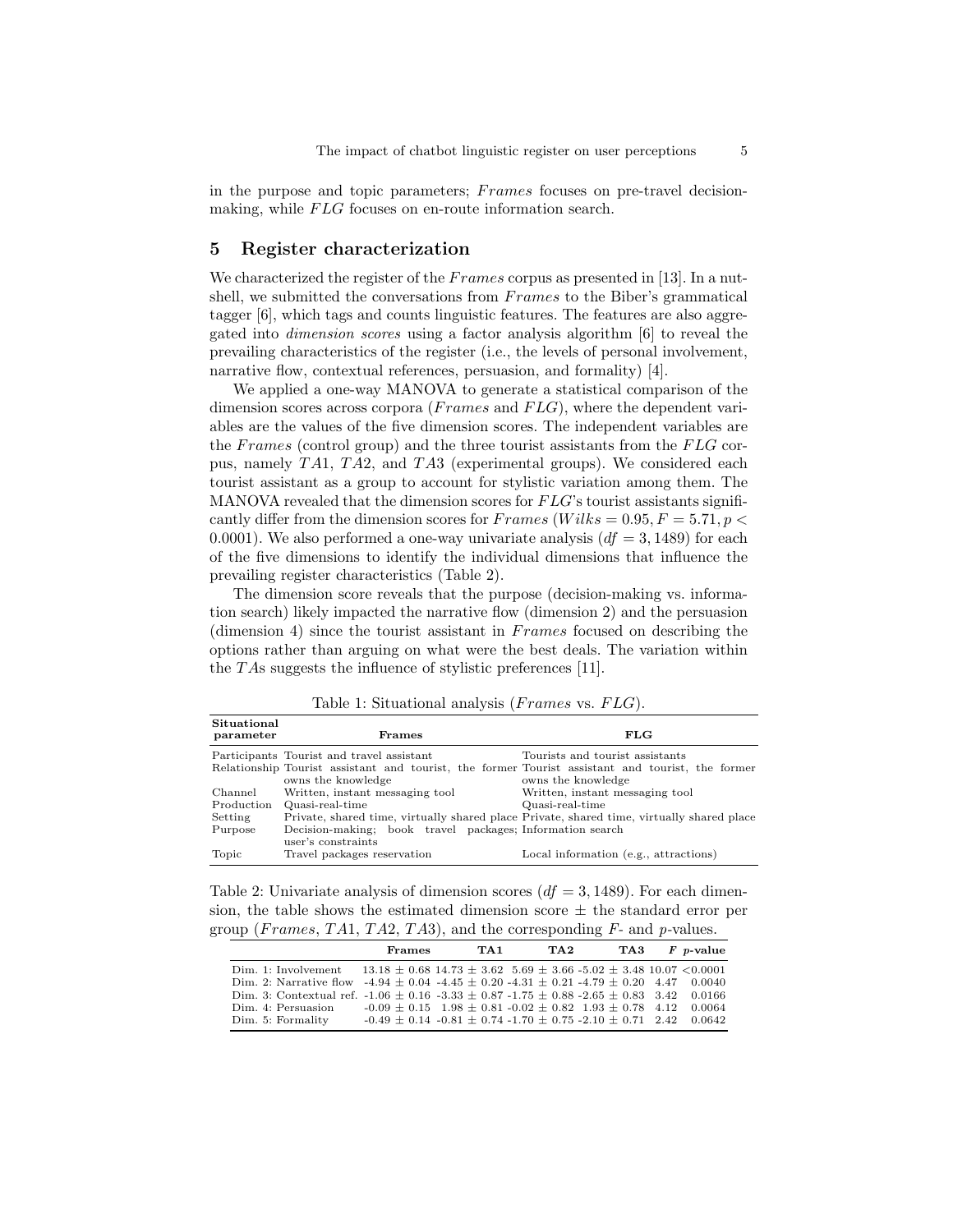

Fig. 1: Visualization of ANOVA results for individual features

Figure 1 depicts the linguistic features that vary significantly between the two corpora  $(FLG$  and  $Frames)$ , as revealed by the ANOVA analysis per feature. The figure shows the estimates for Frames (control group, in blue) and each tourist assistant in FLG  $(TA1, TA2, and TA3, in red)$ . The horizontal line represents the standard error. We found that 29 out of 48 linguistic features were significantly different across corpora. The next step was to modify the conversations to produce another parallel corpus.

# 6 Text modification

Text modification process followed the same procedures as described in [13]. Firstly, we cloned the  $FLG$  corpus to create the initial  $FLG_{mod_2}$ . Then, we inspected the Frames corpus to understand how one particular feature is used in Frames. Then, we reproduced the use in  $FLG_{mod2}$  using a Python script (see [10]). Figure 1 shows the comparison between  $F$ *rames* and  $FLG_{mod_2}$  after performing a sufficient number of modifications to substantially reduce the Fvalues. The figure shows the estimates for  $F$ *rames* (control group, in blue) and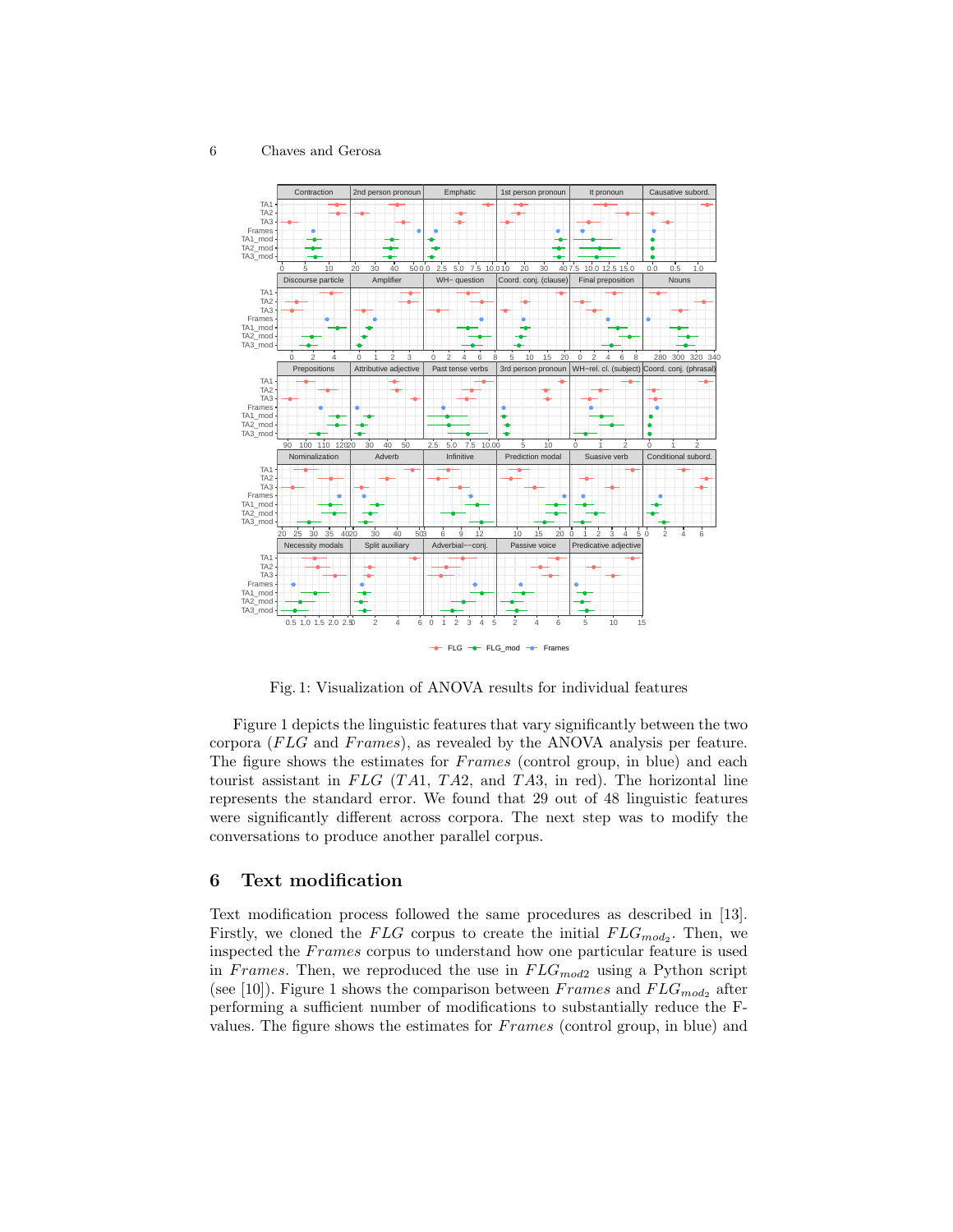Table 3: Example of a modified answer ( $FLG$  vs.  $FLG_{mod_2}$ ).

| There is a self-guided Rte 66 tour that starts in We <i>first person pronoun</i> offer <i>present verb</i><br>the Historic Train <i>fattributive adjective</i> Cen- a self-guided Rte 66 tour for you <i>preposition</i> ,<br>ter on 1 E. Rte. 66. In the visitor's center there is second person pronound that starts in the Train<br>a self-guided map <i>[attributive adjective]</i> that Center on 1 E. Rte. 66. In our <i>first person pro-</i><br>shows the original alignment through the rede- noun/ visitor center, a map has <i>[present verb]</i><br>veloped Southside Historic District and passes the original alignment through the redeveloped<br>by classic drive-in <i>(attributive adjective)</i> mo- Southside Historic District and passes by motels<br>tels and Flagstaff <i>[noun]</i> landmarks of old. Let and landmarks of old. Tell me your other ques-<br>me know if <i>[conditional subordination]</i> you have tions. |
|----------------------------------------------------------------------------------------------------------------------------------------------------------------------------------------------------------------------------------------------------------------------------------------------------------------------------------------------------------------------------------------------------------------------------------------------------------------------------------------------------------------------------------------------------------------------------------------------------------------------------------------------------------------------------------------------------------------------------------------------------------------------------------------------------------------------------------------------------------------------------------------------------------------------------------------------------|

each tourist assistant in  $FLG (T A1<sub>m</sub>od, TA2<sub>m</sub>od, and TA3<sub>m</sub>od, in green)$ . The horizontal line represents the standard error. Table 3 shows an example of a modified answer, where modified words are highlighted in bold, and the tags attributed to the words are between square brackets.

Once the  $FLG_{mod_2}$  parallel corpus was developed, we perform the user study on the impact of linguistic register on user perceptions.

### 7 User perceptions study

Following the procedures described in [13], we ranked the question-answer pairs in our parallel corpora based on the Levenshtein distance [32] between the pairs of original (*FLG*) and modified answers (*FLG<sub>mod2</sub>*), and selected the top 10% (54 question-answer pairs) for evaluation.

We recruited participants to answer an online questionnaire, where they chose, given a question, which answer would better represent a tourist assistant chatbot. For each tourist's question, presented on the screen one at a time, participants could choose one out of three options: the original answer (from  $FLG$ ), the modified version (from  $FLG_{mod2}$ ), or "I don't know" (see an example in Figure 2). Original and modified answers were presented in a randomized order. In total, participants answered 27 questions, nine for each of the constructs (perceived language appropriateness, perceived credibility, and user experience).

#### 7.1 Participants

Participants were recruited through Prolific<sup>6</sup> in September 2020. We received a total of 174 submissions, 29 of which were discarded due to either technical issues in the data collection or failure to answer the attention checks  $(N = 145)$ . All the participants claimed English as their first language and were located in the USA. Additionally, we configured Prolific to recruit only participants who did not participate in the previous study, to avoid biases in the data collection. Most participants had a four-year bachelor's degree (49) or some college, but no degree (42). Twenty participants graduated from high school, and 17 had

 $6 \text{ https://www.prolific.co}$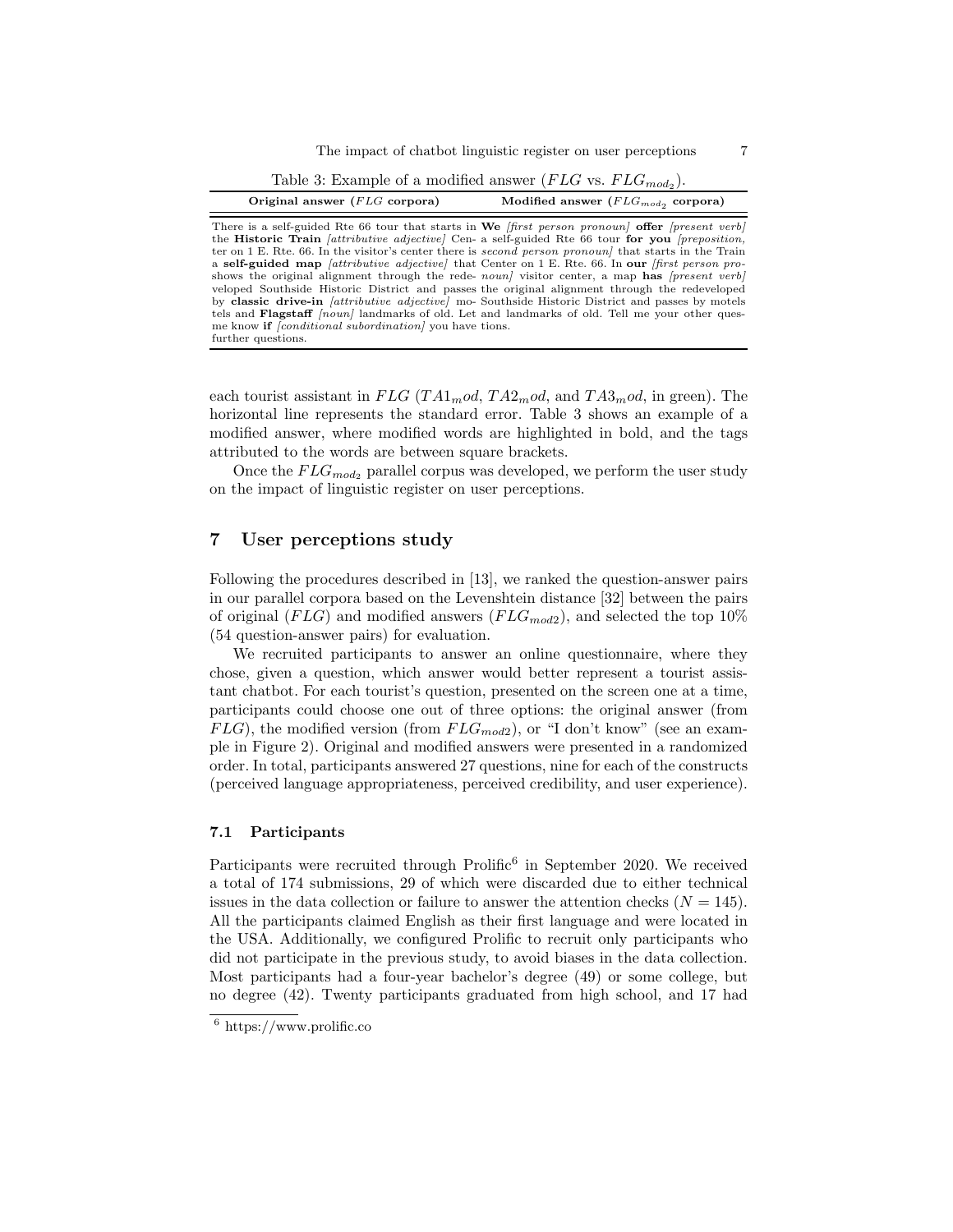Read the answers below. Please, select the one in which the chatbot's language is the most appropriate for a tourist assistant.

[Tourist:] What time of the day is the best for hiking?



Fig. 2: Example of a question. The participant was invited to select the answer that portrays the most appropriate language.

Master's degrees. Common educational backgrounds were STEM (34), Arts and Humanities (28), and others (29). Three participants had non-binary gender; 70 declared themselves as female, and 72 as male. The age range is  $18-60$  ( $\mu = 30.77$ ) years-old,  $\sigma = 10.32$ ).

#### 7.2 Analysis of the linguistic features

We fitted the generalized linear model (GLM), using the *glmnet* package in R [21], using the same cross-validation algorithm presented by  $[13]^{7}$ . For comparison purposes (to determine an upper bound on prediction accuracy), we also fitted two non-linear learning models: random forest and gradient boosting, as performed in [13]. The prediction variables include (i) the difference between original and modified counts per linguistic feature; (ii) variables representing the participant who answered the question; (iii) the participants' self-assessed social orientation; and (iV) the author of the answer in  $FLG$  (TA1, TA2, TA3).

The evaluation dataset started with 3,915 observations (145 participants, 27 evaluations per participant). We discarded blank answers and the "I don't know" option, resulting in a dataset with 3,858 observations. Each question-answer pair was evaluated from 22 to 26 times per construct. As in the original study [13], participants overall preferred the answers from the original corpus, although the modified version was sometimes chosen.

Figure 3 shows the prediction accuracy and AUC plots for the four fitted models. Since participants generally preferred the original FLG corpus answers, the prediction threshold is close to always predicting the most frequent class (original). The prediction accuracy of glmnet and xgboost are only slightly

 $\overline{7}$  The R code and datasets are available on GitHub [10].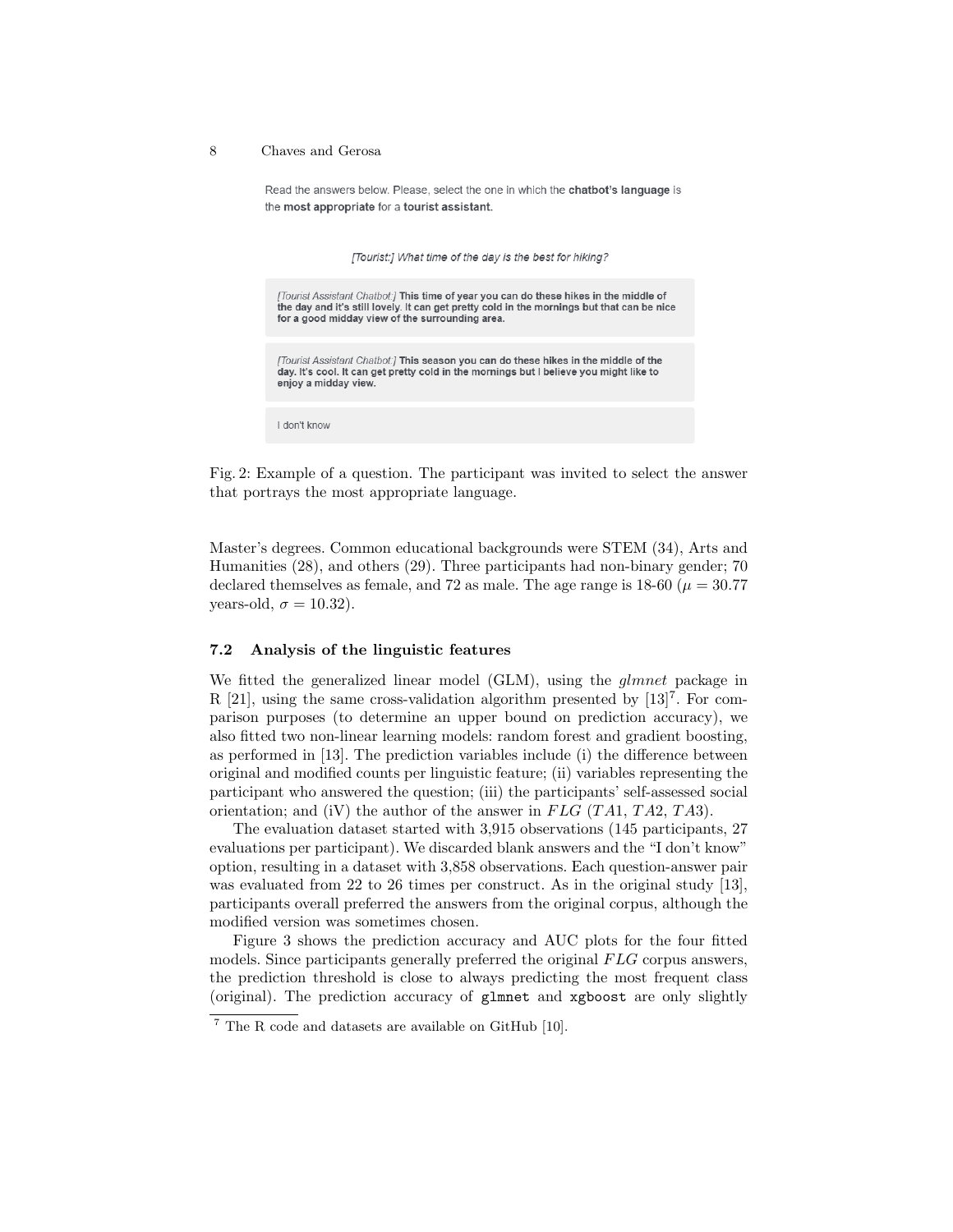better than the baseline. Nevertheless, the AUC values are consistently better than the baseline. As in the original study [13], the non-linear models are not considerably more accurate than the linear model, which justify the use of the glmnet model.



Fig. 3: Accuracy (a) and AUC (b) results per model for each construct (appropriateness, credibility, and user experience). The baseline represents a model that always predicts the most frequent class (original).

Table 4 presents the coefficients of the linguistic features selected in six or more folds. The first and second columns indicate, respectively, the linguistic feature of interest and the sign of original − modified calculation, which indicates whether one particular feature was increased or decreased in the text modification process. A positive sign (+) for a feature  $f_i$  indicates that count<sub>original</sub>  $(f_i)$ count<sub>modified</sub>( $f_i$ ), while a negative sign (-) indicates the opposite (count<sub>original</sub>( $f_i$ ) < count<sub>modified</sub> $(f_i)$ ). The following three columns present the mean of the coefficients and the standard deviation for each construct. Features with negative coefficients increase the likelihood of the model predicting the original class, while features with positive coefficients increase the likelihood of the model predicting the modified class.

Original answers have significantly more split auxiliaries, nouns, and adverbs than the modified versions. These features have a negative coefficient for all the three constructs, which indicates that frequent occurrences of these features increase the likelihood of original answers being chosen; participants are more likely to prefer answers in which these features are more frequent. The same conclusion applies to contractions, causative subordinations, and predicative adjectives, although *contractions* show up as relevant for appropriateness and user experience only, causative subordinations are relevant only for the appropriateness construct, and predicative adjective predicts credibility only.

Original answers also have significantly more agentless passives and thirdperson pronouns. These features have a positive coefficient for all three constructs, indicating that frequent occurrences of these features increase the likelihood of modified answers being chosen. This outcome suggests that participants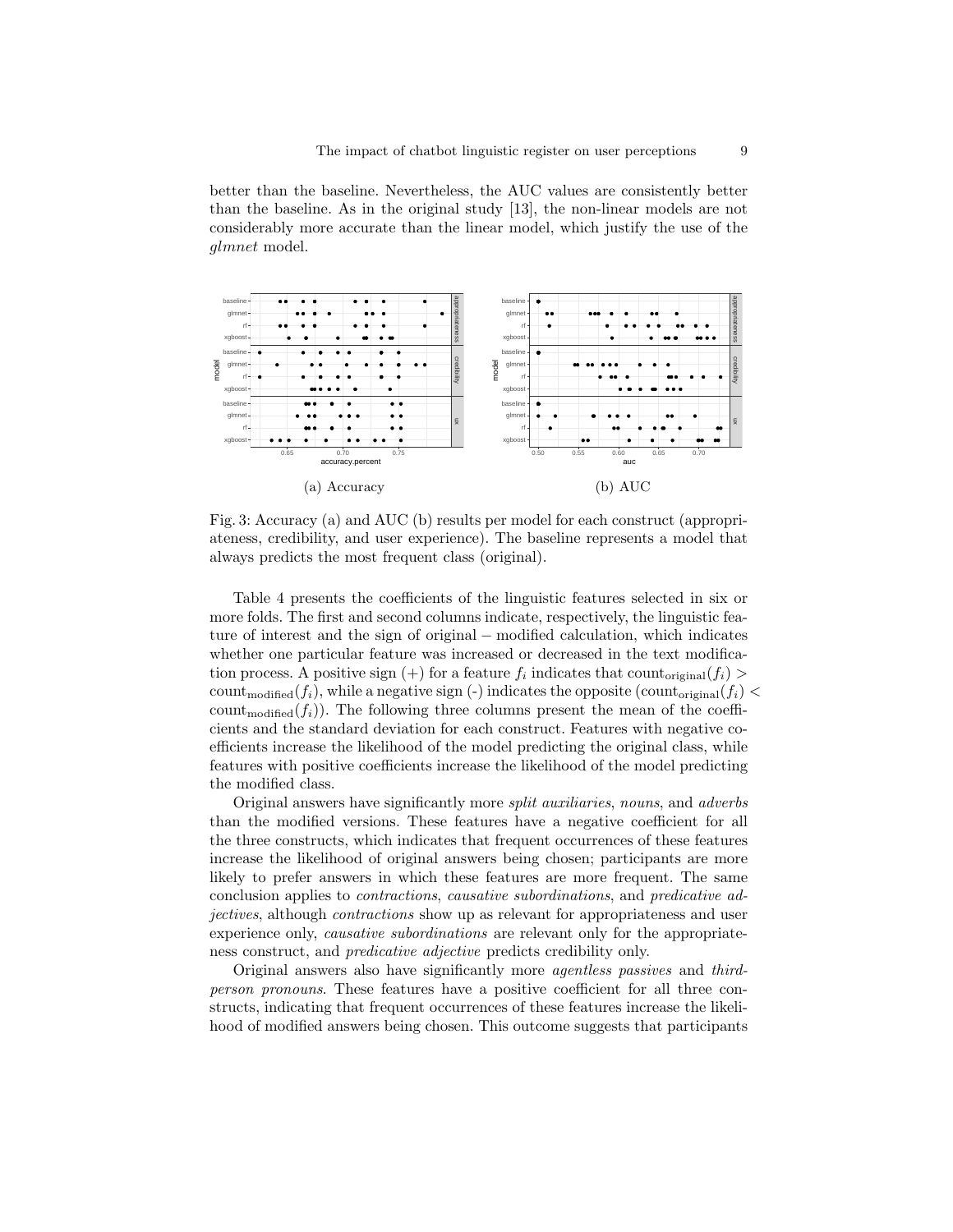Table 4: Coefficients and standard deviation of the non-zero variables per construct. The dots indicate that the corresponding feature was not selected for that particular construct.

| Linguistic features       |                          | orig. – mod. Appropriateness Credibility | Mean of coefficients $\pm$ Std. Deviation | User Experience    |
|---------------------------|--------------------------|------------------------------------------|-------------------------------------------|--------------------|
| Split auxiliary           | $(+)$                    |                                          | $-0.010 \pm 0.003 - 0.027 \pm 0.004$      | $-0.017 + 0.007$   |
| Adverbs                   | $^{+)}$                  |                                          | $-0.009 \pm 0.001 - 0.002 \pm 0.001$      | $-0.005 \pm 0.001$ |
| <b>Nouns</b>              | $^{+}$                   |                                          | $-0.001 \pm 0.000 - 0.003 \pm 0.001$      | $-0.001 \pm 0.001$ |
| Contractions              | $^{+}$                   | $-0.003 \pm 0.001$                       | $\cdot$                                   | $-0.007 \pm 0.002$ |
| Causative subordination   | $^{+}$                   | $-0.011 \pm 0.012$                       |                                           |                    |
| Predicative adjective     | $^{+}$                   |                                          | $-0.003 + 0.001$                          |                    |
| Agentless passive         | $^{+)}$                  |                                          | $0.002 \pm 0.001$ $0.006 \pm 0.001$       | $0.005 \pm 0.003$  |
| Third-person pronoun      | $^{+)}$                  |                                          | $0.006 \pm 0.001$ $0.005 \pm 0.000$       | $0.005 \pm 0.001$  |
| "It" pronoun              | $^{+}$                   |                                          | $0.004 \pm 0.002$ $0.003 \pm 0.001$       |                    |
| Conditional subordination | $^{(+)}$                 | $\ddot{\phantom{0}}$                     | $0.002 \pm 0.002$                         | $0.004 \pm 0.002$  |
| Attributive adjective     | $^{+}$                   | $\ddot{\phantom{0}}$                     | $0.006 \pm 0.001$                         | $0.001 \pm 0.001$  |
| Emphatic                  | $(+)$                    |                                          |                                           | $0.007 \pm 0.004$  |
| Preposition               | F                        |                                          | $-0.003 \pm 0.000 - 0.001 \pm 0.001$      | $-0.002 \pm 0.001$ |
| Infinitive                | -                        |                                          | $-0.002 \pm 0.001 - 0.012 \pm 0.001$      |                    |
| Nominalization            | $\overline{\phantom{0}}$ |                                          | $-0.003 \pm 0.001$                        | $-0.003 \pm 0.002$ |
| Prediction modal          | -1                       |                                          | $0.008 \pm 0.002$ $0.008 \pm 0.002$       | $0.014 \pm 0.002$  |
| Adverbial-conjuncts       | $\overline{\phantom{0}}$ |                                          | $0.004 \pm 0.004$                         |                    |

are more likely to prefer answers in which these features are less frequent. The same conclusion applies to "it" pronouns, conditional subordinations, attributive adjectives, and emphatics, but these features are not relevant for all constructs. "It" pronouns did not show up as relevant for user experience, conditional subordinations and *attributive adjectives* did not influence appropriateness, and *em*phatics show up as relevant only for user experience.

Modifications have significantly more prepositions than the original answers. This feature has a negative coefficient for all three constructs, which indicates that frequent occurrences of prepositions increase the likelihood of original answers being chosen. This outcome suggests that participants are more likely to prefer answers in which these features are less frequent. The same inference applies to infinitives and nominalizations, although infinitives did not show up as a relevant feature for user experience, and nominalizations did not predict the appropriateness. Modifications also have a larger number of prediction modals. This feature has a positive coefficient for all three constructs, which indicates that increasing their occurrences increased the likelihood of modified answers being chosen. This outcome highlights the preferences for answers in which these features are more consistently present. The same conclusion applies to adverbial– conjuncts, although this feature shows up as relevant only for credibility. Noticeably, when we aggregate the estimate to the standard deviation for this feature, it sums up to zero, suggesting that this outcome may be noise.

In summary, the outcomes confirm the association between the use of registerspecific language and the user perceptions of appropriateness, credibility, and user experience. In accordance with the original study's outcomes, linguistic features are stronger predictors than variables that indicate individual characteristics of either participants or assistants, suggesting that adopting the expected register influence positively the user perceptions of the interaction.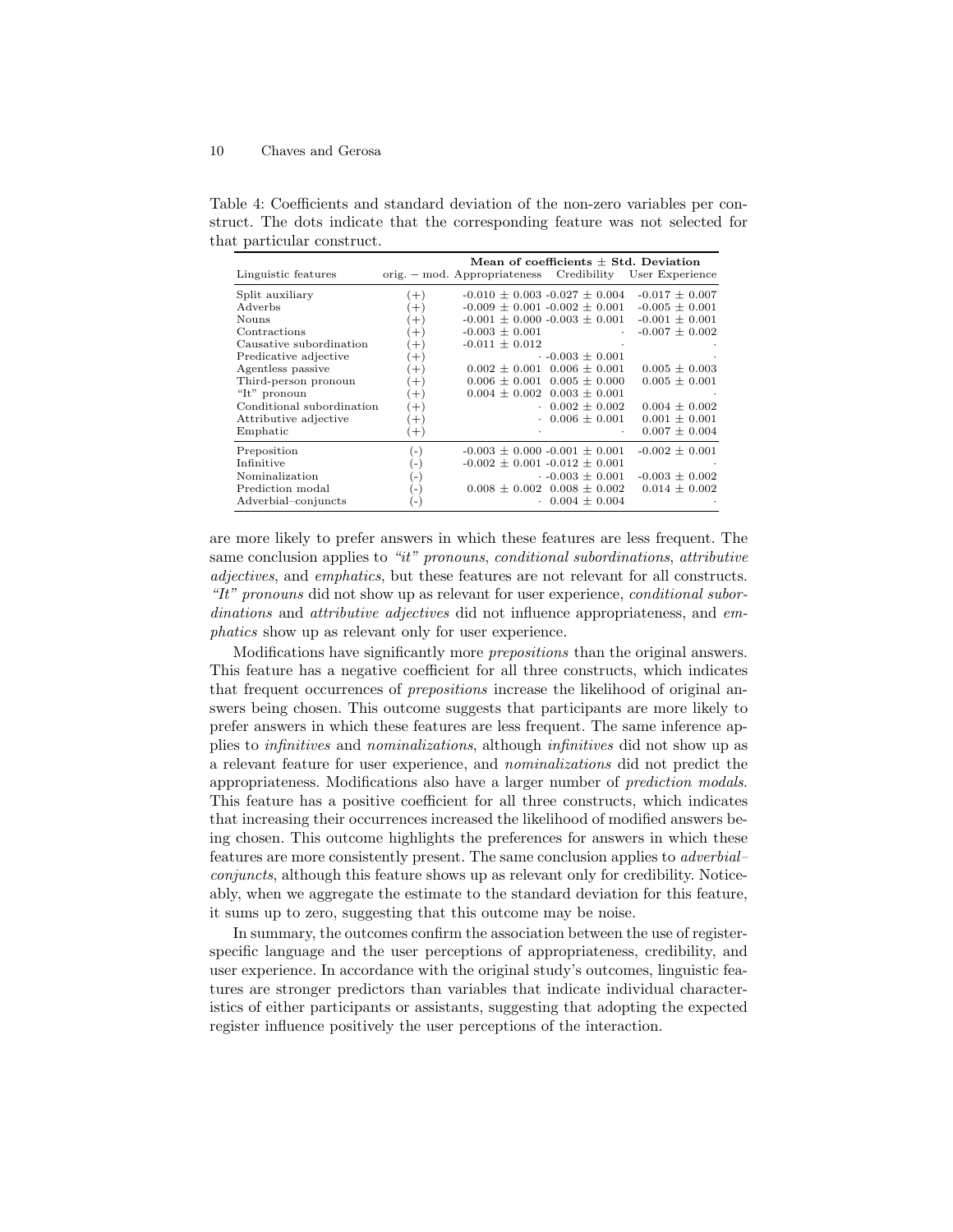#### 7.3 Discussion

Chaves et al.from [13] showed that using language that fits to a particular context, i.e, that is register-specific, has a significant impact on user perceptions of their interaction with chatbots. In this study, we replicate that study's methodology to investigate whether this conclusion is supported if  $FLG$  is compared to a different corpus. Our results supported the insights from the original study. The study strengthens the conclusion that the chatbot's language–characterized under the lens of register–can impact the user perceptions, which, ultimately, may result in increased quality, acceptance, and adoption [29, 39, 19].

Secondly, the analysis of individual linguistic features supports the previous inferences for at least four linguistic features, namely preposition, causative subordination, third-person pronoun, and conditional subordination. In this replication study, preposition was selected for all the constructs, and participants preferred answers in which this feature is less frequent. Prepositions (e.g., at, in, of, etc) in our study were often used to provide an extra piece of information (e.g., in Flagstaff, at 4am). Many occurrences of this feature may reduce the efficiency, violating the maxim of quantity that states that a sentence in a conversation should have just the right amount of content [28].

Conditional subordination is negatively associated with credibility in both studies, which supports the inference that when the chatbot gives options, it sounds as it is not confident about the information provided [13]. Using less conditional subordination requires more personalization so that the chatbot is assertive when offering a suggestion or recommendation, instead of offering a list of options (i.e., if you like hiking, then check  $(...)$ ; otherwise, check  $(...)$ .

Regarding causative subordination (e.g., because), participants are more likely to prefer answers in which this feature occurs. Noticeably, this feature is a fairly uncommon feature (mean of 1 per 1,000 words [4]) when compared to others such as nouns (mean of 180 per 1,000 words [4]). Our result indicates that, when this feature occurs, it is preferred over receiving the information without the subordination. This preference can be associated with human-likeness since the absence of the causative subordination results in a broken discourse, which is associated with robotic sounding (e.g.,  $\ldots$ ) it was used as a major trading hub, **because** there are artifacts that were found there  $\left[\ldots\right]$  vs.  $\left[\ldots\right]$  it was used as a major trading hub. There are artifacts that were found there  $(...)$ .

Participants preferred less frequent occurrences of third-person pronouns in all three constructs in the current study. Third-person pronouns are used in FLG to add details about business or attractions (e.g., "they have public restrooms"), which may reduce efficiency. Additionally, by using *third-person pronouns*, the assistant provides the information from an external standpoint, which results in a more impersonal tone [9] (e.g., "they *[the museum community]* have musical performances" vs. "we *[the assistant as part of the museum community]* have musical performances"). These results suggest that reinforcing the tourist assistant chatbot as a representative of its social category by using (plural) firstperson pronouns would be preferable over the impersonal third-person pronoun.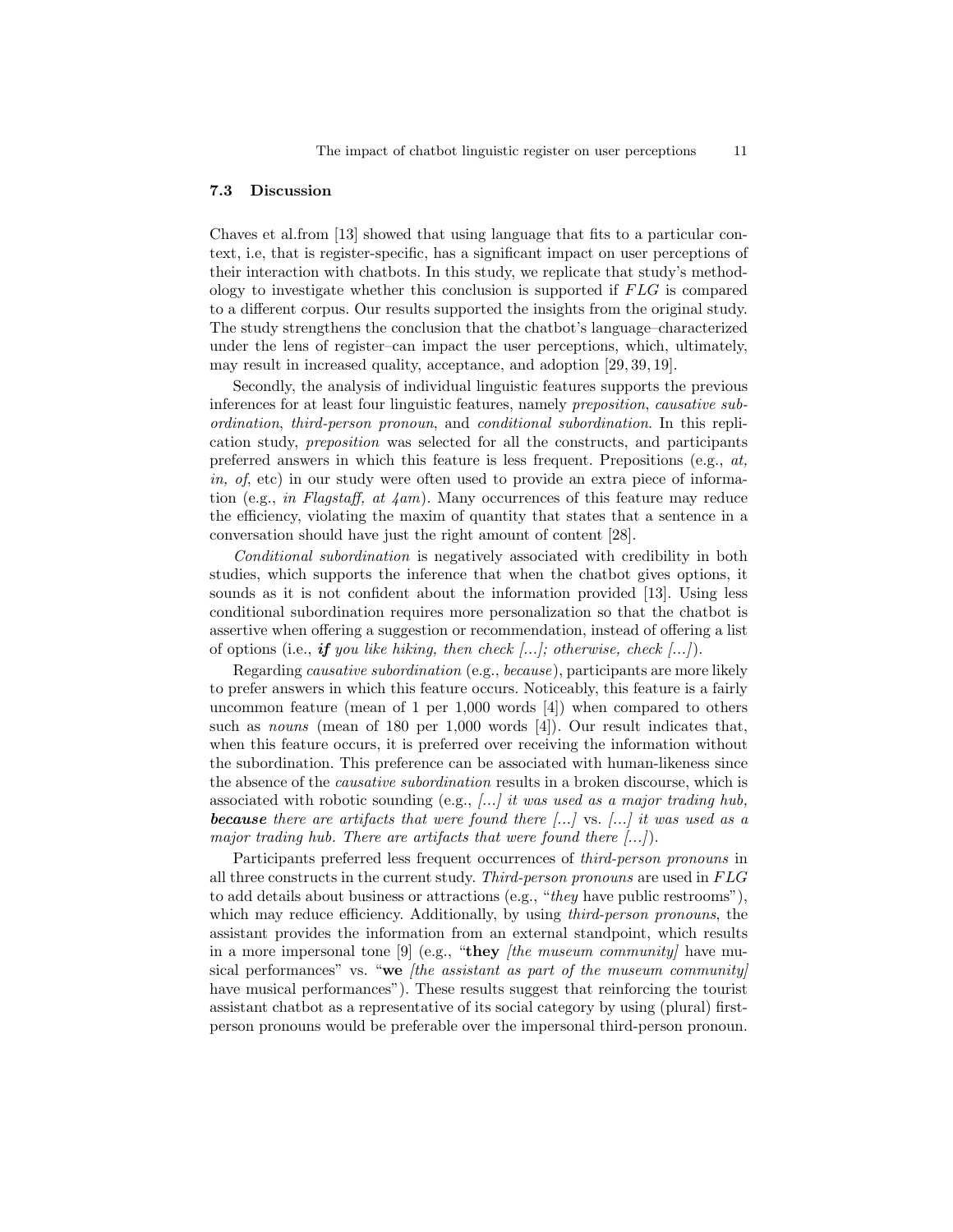On the other hand, this study shows conflicting outcomes regarding the levels of prediction modals and contractions. In [13], participants preferred lower levels of these features, whereas the current study indicates a preference for higher levels of these features in all the three constructs. This dissonance can be explained by the differences in how Frames and DailyDialog use these features. In *DailyDialog*, would is the most common *prediction modal*, which mostly cooccurred with first-person pronouns (i.e., "I would", "I'd"). As discussed in [13], the co-occurrences with first-person pronouns may have influenced the outcomes for prediction modals and contractions, as these co-occurrences cause uncanny effects due to excessive personification. In contrast, Frames has more frequent occurrences of other forms of prediction modals, such as shall and will. Will is the most frequent modal and it often co-occurs with nouns (e.g., "campgrounds will open" or "downtown will have vegetarian options") instead of personal pronouns. As a consequence, the negative effect was flattened and the frequent occurrences of prediction modals and contractions resulted in a positive effect.

This study allowed us to observe inferences about features not manipulated in the original study. Split auxiliaries are likely influenced by the preferences for frequent occurrences of adverbs, as split auxiliaries occur when adverbs are placed between auxiliaries and their main verb [4] (e.g., "will **obviously** limit"). Many adverbs are used in  $FLG$  to indicate the tourist assistant's stance (e.g., "Absolutely!" and "there are definitely some," which indicate assurance, or "you'd probably be fine," which indicates uncertainty). These features emphasize the level of confidence that the assistant has about the information, which positively affects the user perceptions of all the evaluated constructs. The same conclusions apply to predicative adjectives, which is also frequently used for marking stance [4]. This feature was selected as a predictor of credibility, which clearly relates to the ability to express opinion (e.g., "That would be difficult." "the sandwiches are delicious," "the restaurant is good").

In contrast, results show that participants are more likely to prefer answers in which the occurrences of agentless passives, infinitives, nominalizations are less frequent. These features are, in general, uncommon in conversations [9, 4], which may justify the user's negative impressions about higher frequencies of these features. Emphatics and "it" pronouns are rather frequent in conversations. However, emphatics are characteristic of informal, colloquial discourse, whereas "it" pronouns indicate limited informational content [4]. In this research, the tourist assistant chatbots are representatives of a professional category specialized in providing information, which may increase the user's expectations for formal and specialized discourse. This results contradicts the results presented by [37], which showed that customers may not assign different roles to chatbots as communication partner in a human-chatbot customer service setting.

Contributions and implications The results presented in this paper, combined with the findings from [13], emphasize that there is more to chatbot language variation than the dichotomy of formal vs. informal language. Previous literature that focuses on the spectrum of formality has found inconsistent results about whether chatbot language should sound (in)formal (see, e.g., [37]).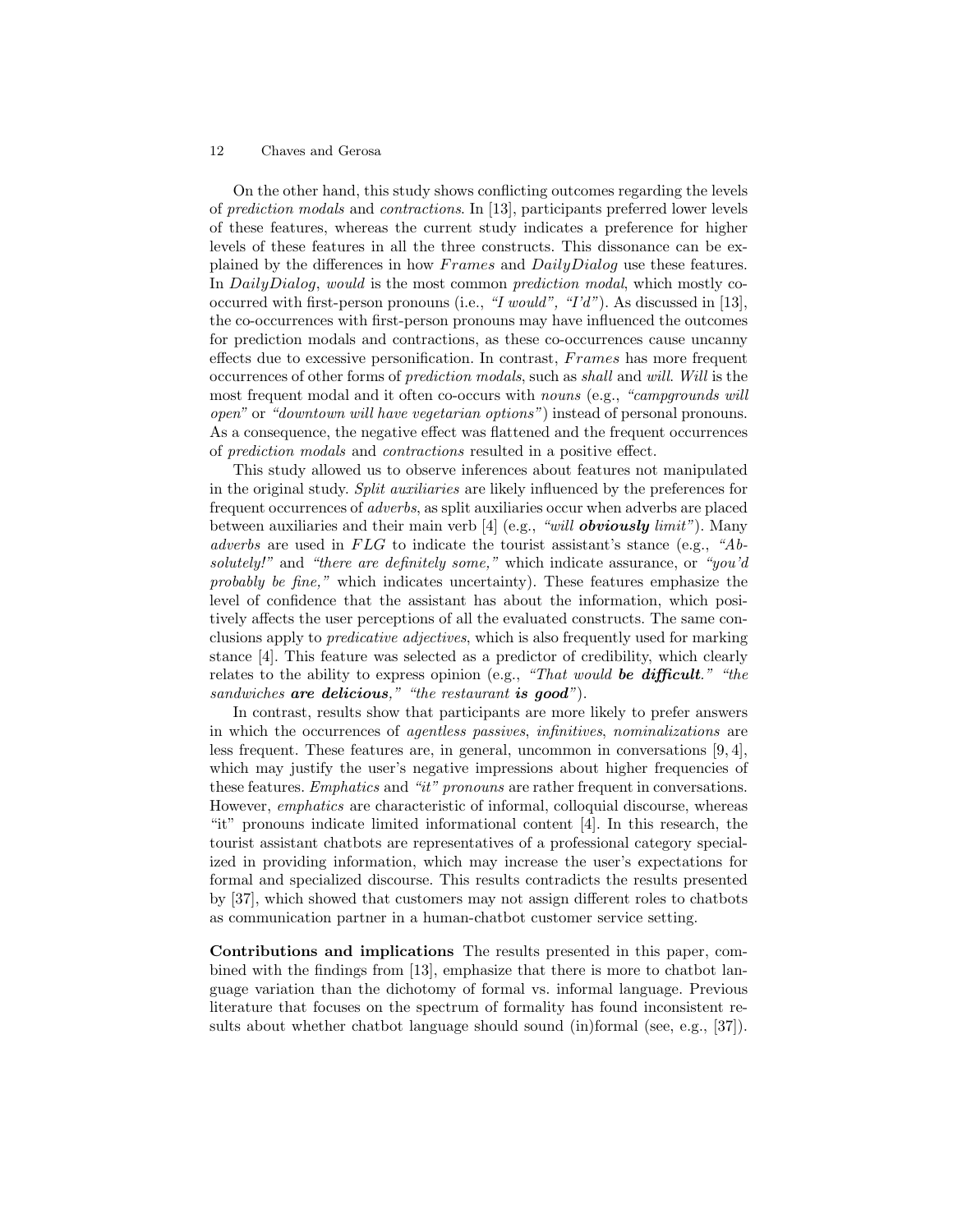[37] even suggested that different perceptions of formality may have been influenced by the function which some linguistic features perform in the utterances. Our results reinforced that disregarding register may overshadow language variation's nuances and result in an overly simplified model for chatbot language. Research on sociolinguistics has long stressed the role of register in predicting language variation in human-human conversations [7]. Our findings demonstrate that this role can be stretched to include human-chatbot conversations and that register analysis is a powerful tool for characterizing the patterns of language that a chatbot would be expected to use within a particular domain.

Additionally, this paper brings insights on the user expectations about chatbots' language use in the context of tourism information search. Firstly, it reinforces the need for language efficiency; as the authors point out in [13], efficiency is crucial in information search scenarios, which makes detailed descriptions unnecessary in many cases. Thus, filling words or expressions, and additional pieces of information should be avoided. Secondly, it provides understanding on possible linguistic features that (overly) convey human-likeness. The study showed that users prefer fluid, connected sentences ("and", "or", "because") rather than several simple utterances; and that positioning the chatbot as part of a social group (e.g. using "we", but not overusing "I") is preferred over impersonal tone and external standpoint ("they", "there are"). Finally, it is important that the chatbot has the ability to express opinion by using predicative adjectives (e.g. "is good") and make it clear the level of confidence about the information (even when the assistant is not so sure), which can be expressed with specific adverbs (e.g. "absolutely", "probably").

### 8 Conclusions

This paper presented a methodological replication study that aims at demonstrating the reproducibility of the methodology proposed by Chaves et al. [13] to characterize the register of chatbot discourse. Additionally, this replication helps understand the effect of corpus selection in previous findings. Our results confirmed the influence of using register-specific language in user perceptions of their interactions with chatbots and reinforced the need to consider register when designing chatbot language. Since we performed a methodological replication, the limitations discussed in [13] also applies to this study, including the subjectivity introduced by the semi-manual text modification and the choice of the linguistic features submitted to the glmnet model for feature selection. Additionally, we emphasize that the conversations in the  $F$  rames corpus were collected in a lab setting, so the language expressed in the corpus reproduces the expectations of the users regarding the tourist assistant's patterns of language.

Our findings open a wide range of new research opportunities in chatbot language design. Given the identified relevance of linguistic register for user experience, the next natural step is to walk toward building computational models to perform register adaptation, enabling the future development of chatbot conversational engines both tailored to the target context and able to adapt register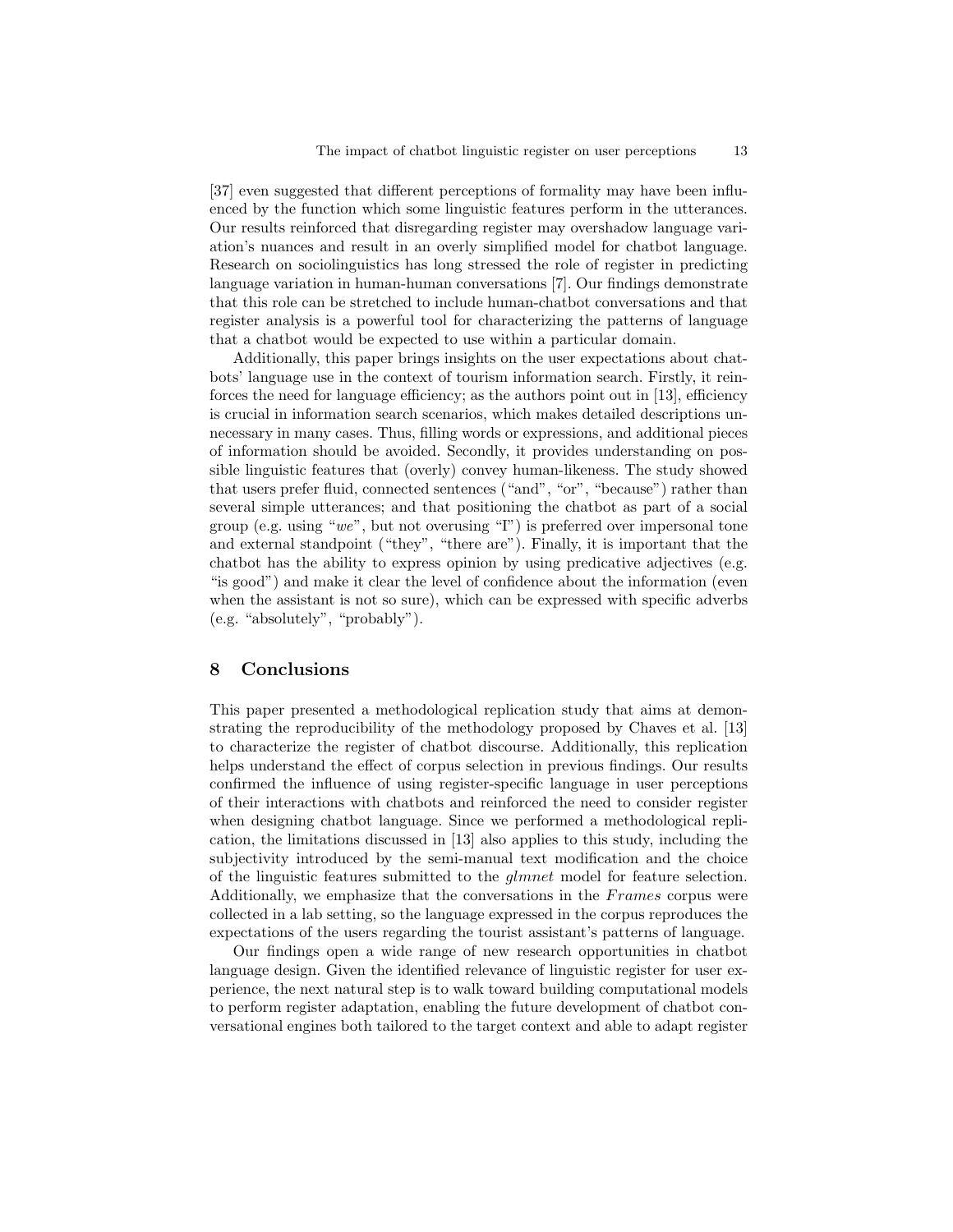to the specific communicative purpose dynamically. Additionally, we need to develop efficient frameworks to automate the steps of this methodology to facilitate the register characterization and linguistic feature selection for particular contexts. We invite the research community to embrace these challenges to increase chatbots' acceptance as online service providers and improve user experiences with this technology.

## References

- 1. Araujo, T.: Living up to the chatbot hype: The influence of anthropomorphic design cues and communicative agency framing on conversational agent and company perceptions. Computers in Human Behavior 85, 183–189 (2018)
- 2. Argamon, S.: Register in computational language research. Register Studies 1(1), 100–135 (2019)
- 3. Asri, L.E., Schulz, H., Sharma, S., Zumer, J., Harris, J., Fine, E., Mehrotra, R., Suleman, K.: Frames: A corpus for adding memory to goal-oriented dialogue systems. In: Proceedings of the SIGDIAL 2017 Conference. pp. 207–219. Association for Computational Linguistics, Saarbrucken, Germany (2017)
- 4. Biber, D.: Variation across speech and writing. Cambridge University Press, Cambridge, UK (1988)
- 5. Biber, D.: Register as a predictor of linguistic variation. Corpus Linguistics and Linguistic Theory 8(1), 9–37 (2012)
- 6. Biber, D.: Mat–multidimensional analysis tagger. available at: https://goo.gl/u7h9gb (2017)
- 7. Biber, D.: Text-linguistic approaches to register variation. Register Studies 1(1), 42–75 (2019)
- 8. Biber, D., Conrad, S.: Register, genre, and style. Cambridge University Press, New York, NY, USA, 2 edn. (2019)
- 9. Biber, D., Johansson, S., Leech, G., Conrad, S., Finegan, E., Quirk, R.: Longman grammar of spoken and written English, vol. 2. Pearson Longman, London, UK (1999)
- 10. Chaves, A.P.: Github repository. available at: https://github.com/chavesana/chatbots-register (2020)
- 11. Chaves, A.P., Doerry, E., Egbert, J., Gerosa, M.: It's how you say it: Identifying appropriate register for chatbot language design. In: Proceedings of the 7th International Conference on Human-Agent Interaction (HAI '19). p. 8. ACM, New York, NY, USA (Oct 2019). https://doi.org/10.1145/3349537.3351901
- 12. Chaves, A.P., Egbert, J., Gerosa, M.A.: Chatting like a robot: the relationship between linguistic choices and users' experiences. In: ACM CHI 2019 Workshop on Conversational Agents: Acting on the Wave of Research and Development. p. 8. https://convagents.org/, Glasgow, UK (2019)
- 13. Chaves, A.P., Egbert, J., Hocking, T., Doerry, E., Gerosa, M.A.: Chatbots language design: the influence of language variation on user experience. ACM Transactions on Computer-Human Interaction (to appear Author's version at arXiv:210111089)
- 14. Chaves, A.P., Gerosa, M.A.: How should my chatbot interact? a survey on social characteristics in human–chatbot interaction design. International Journal of Human–Computer Interaction  $0(0)$ , 1–30 (2020). https://doi.org/10.1080/10447318.2020.1841438, https://doi.org/10.1080/10447318.2020.1841438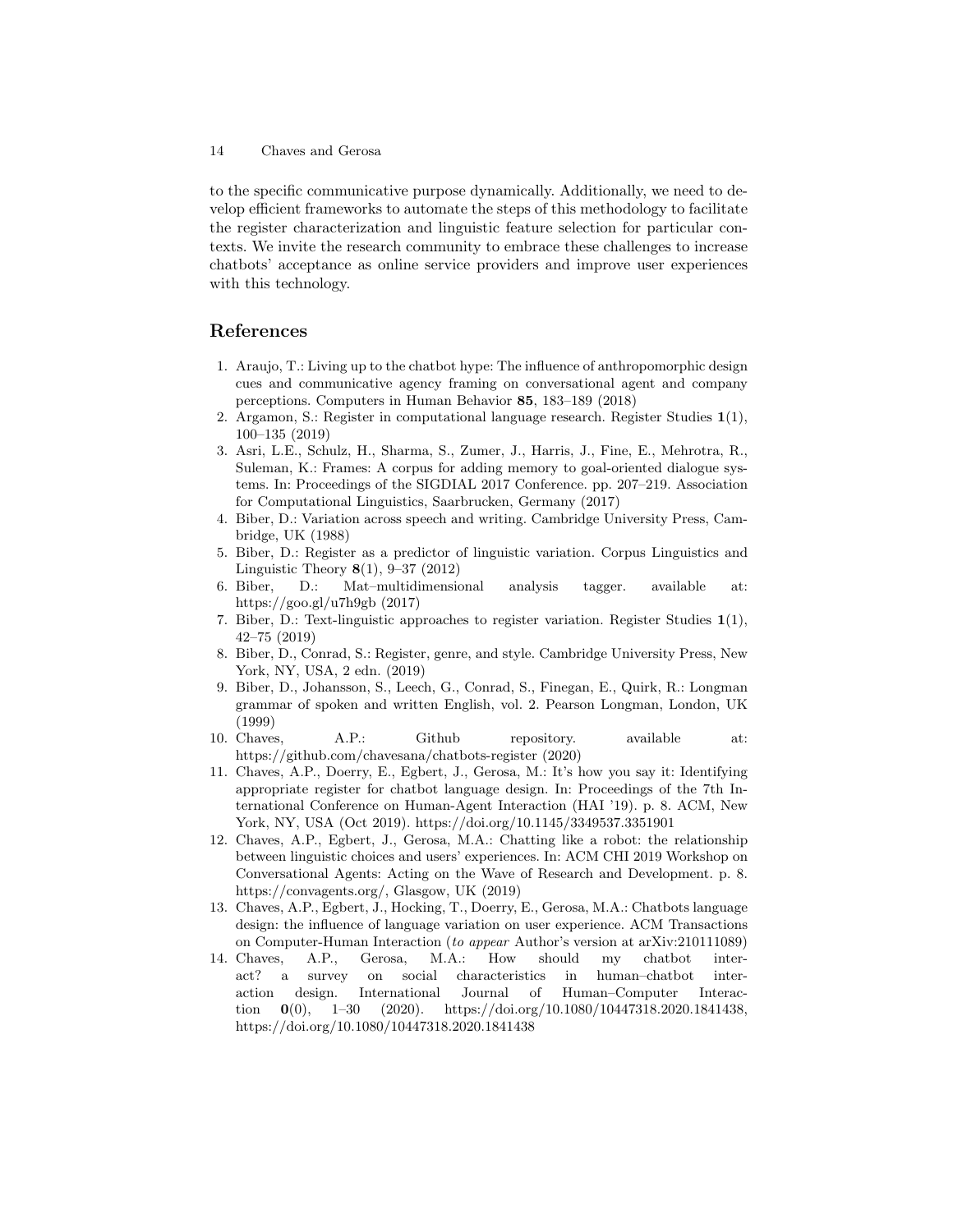- 15. Conrad, S., Biber, D.: Multi-dimensional Studies of Register Variation in English. Routledge, New York, NY, USA (2014)
- 16. Dennis, A.R., Valacich, J.S.: A replication manifesto. AIS Transactions on Replication Research  $1(1)$ ,  $1(2015)$
- 17. Elsholz, E., Chamberlain, J., Kruschwitz, U.: Exploring language style in chatbots to increase perceived product value and user engagement. In: Proceedings of the 2019 Conference on Human Information Interaction and Retrieval. pp. 301–305. ACM, New York, NY, USA (2019)
- 18. Fogg, B.: Computers as persuasive social actors. In: Fogg, B. (ed.) Persuasive Technology, chap. 5, pp. 89 – 120. Interactive Technologies, Morgan Kaufmann, San Francisco (2003)
- 19. Følstad, A., Brandtzaeg, P.B.: Users' experiences with chatbots: findings from a questionnaire study. Quality and User Experience 5, 1–14 (2020)
- 20. Følstad, A., Nordheim, C.B., Bjørkli, C.A.: What makes users trust a chatbot for customer service? an exploratory interview study. In: International Conference on Internet Science. pp. 194–208. Springer (2018)
- 21. Friedman, J., Hastie, T., Tibshirani, R.: Regularization paths for generalized linear models via coordinate descent. Journal of Statistical Software, Articles 33(1), 1–22 (2010). https://doi.org/10.18637/jss.v033.i01, https://www.jstatsoft.org/v033/i01
- 22. Gnewuch, U., Morana, S., Maedche, A.: Towards designing cooperative and social conversational agents for customer service. In: International Conference on Information Systems 2017, Proceedings 1. Association for Information Systems, South Korea (2017)
- 23. Go, E., Sundar, S.S.: Humanizing chatbots: The effects of visual, identity and conversational cues on humanness perceptions. Computers in Human Behavior 97, 304–316 (Aug 2019)
- 24. Google Developers: Conversation design by google. https://developers.google.com/assistant/conversation-design/whatis-conversation-design. Last access in March, 3, 2021 (2021), https://developers.google.com/assistant/conversation-design/what-isconversation-design
- 25. Grudin, J., Jacques, R.: Chatbots, humbots, and the quest for artificial general intelligence. In: Proceedings of the 2019 CHI Conference on Human Factors in Computing Systems. pp. 1–11. ACM, New York, NY (2019)
- 26. Hill, J., Ford, W.R., Farreras, I.G.: Real conversations with artificial intelligence: A comparison between human–human online conversations and human–chatbot conversations. Computers in Human Behavior 49, 245–250 (2015)
- 27. Hwang, S., Kim, B., Lee, K.: A data-driven design framework for customer service chatbot. In: International Conference on Human-Computer Interaction. pp. 222– 236. Springer (2019)
- 28. Jacquet, B., Hullin, A., Baratgin, J., Jamet, F.: The impact of the gricean maxims of quality, quantity and manner in chatbots. In: 2019 International Conference on Information and Digital Technologies (IDT). pp. 180–189. IEEE (2019)
- 29. Jakic, A., Wagner, M.O., Meyer, A.: The impact of language style accommodation during social media interactions on brand trust. Journal of Service Management 28(3), 418–441 (2017)
- 30. Jenkins, M.C., Churchill, R., Cox, S., Smith, D.: Analysis of user interaction with service oriented chatbot systems. In: Jacko, J.A. (ed.) Human-Computer Interaction. HCI Intelligent Multimodal Interaction Environments. pp. 76–83. Springer Berlin Heidelberg, Berlin, Heidelberg (2007)